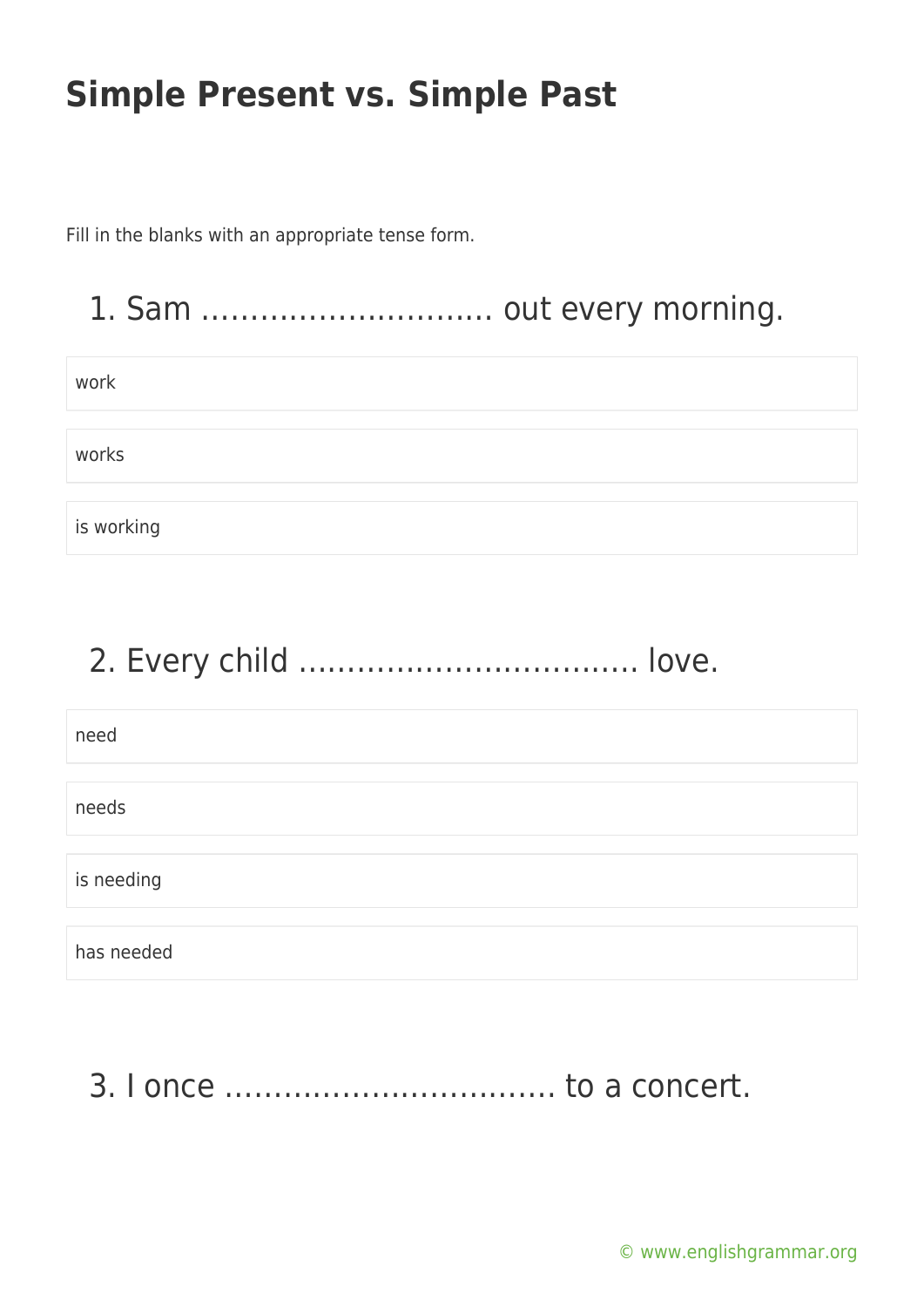| go        |  |
|-----------|--|
|           |  |
| have gone |  |
|           |  |
| went      |  |

#### 4. I ………………………………. a strange experience yesterday.

| had |  |  |
|-----|--|--|
|     |  |  |
| did |  |  |
|     |  |  |
| was |  |  |

#### 5. I …………………………….. a chance to meet them when I was in America.

got

have got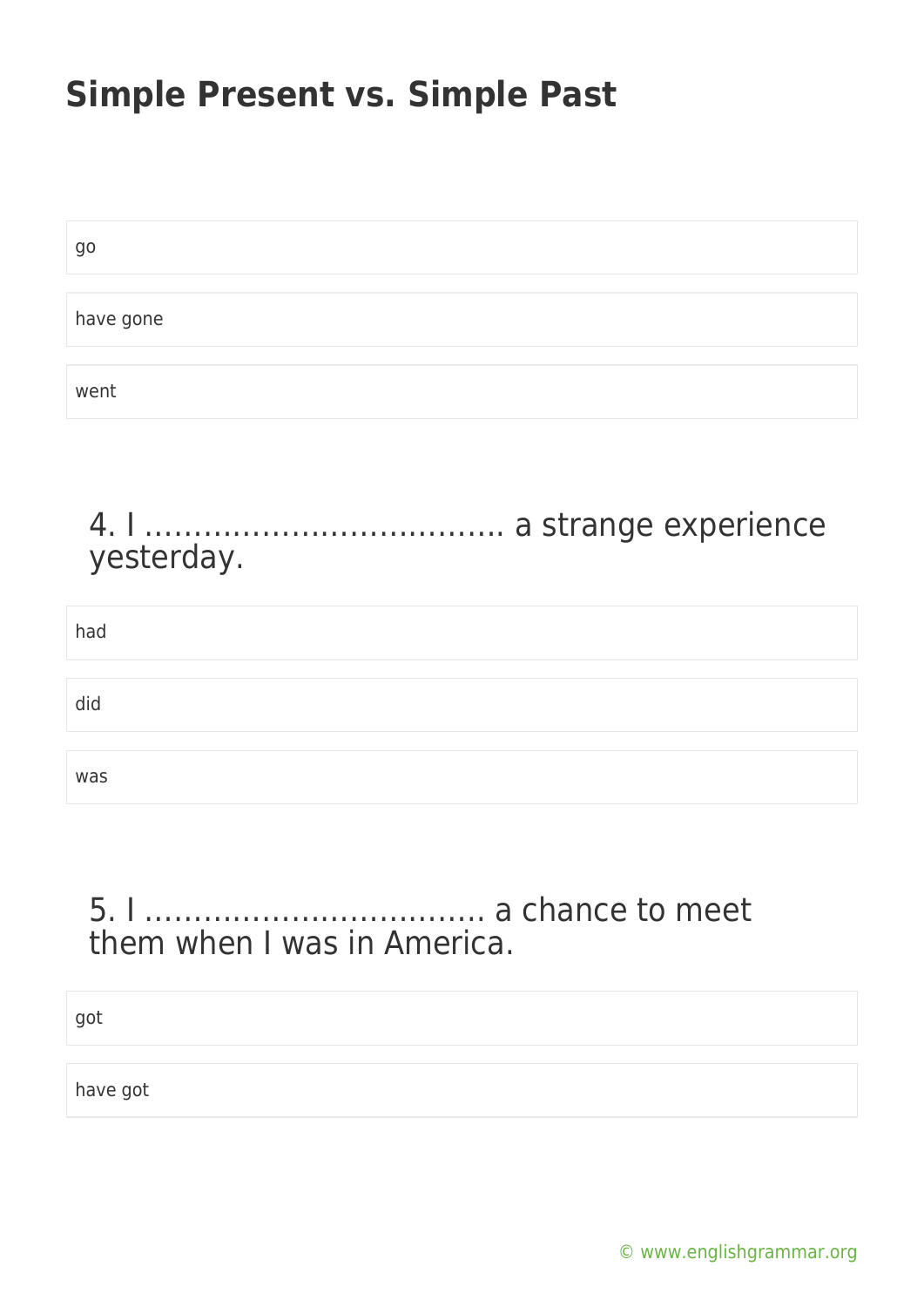| get                |
|--------------------|
| the                |
| child on the back. |
| pat                |
| patted             |
| has patted         |
|                    |

## 7. The lakes …………………………… up in summer.

dry

dries

are drying

8. Kind words …………………………… others joy.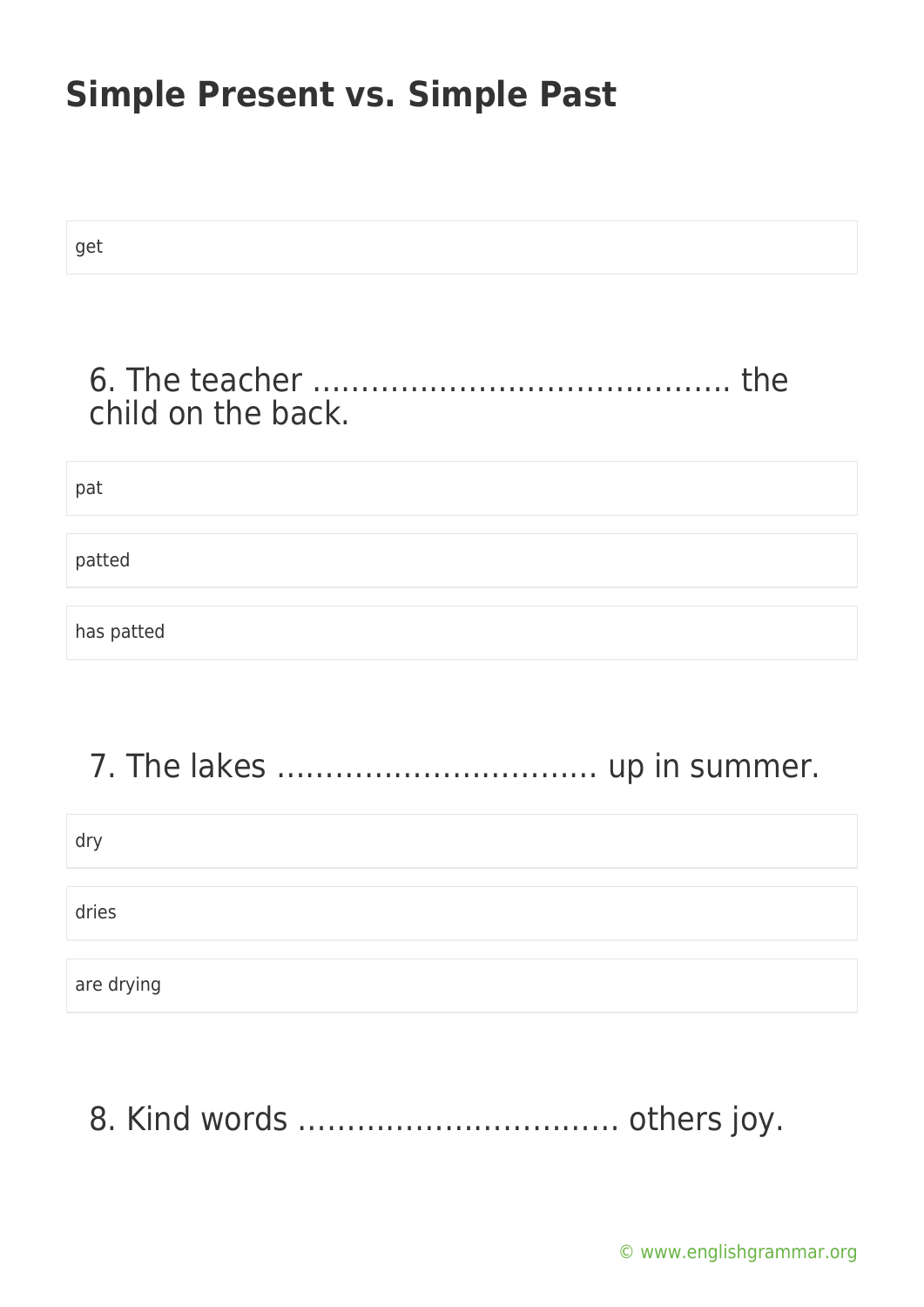| give       |  |
|------------|--|
|            |  |
| gave       |  |
|            |  |
| have given |  |

#### 9. If she ………………………………. now, we would be in trouble.

arrives

arrived

has arrived

#### 10. He took out his pen and ………………………………… writing.

started

start

[© www.englishgrammar.org](https://www.englishgrammar.org/)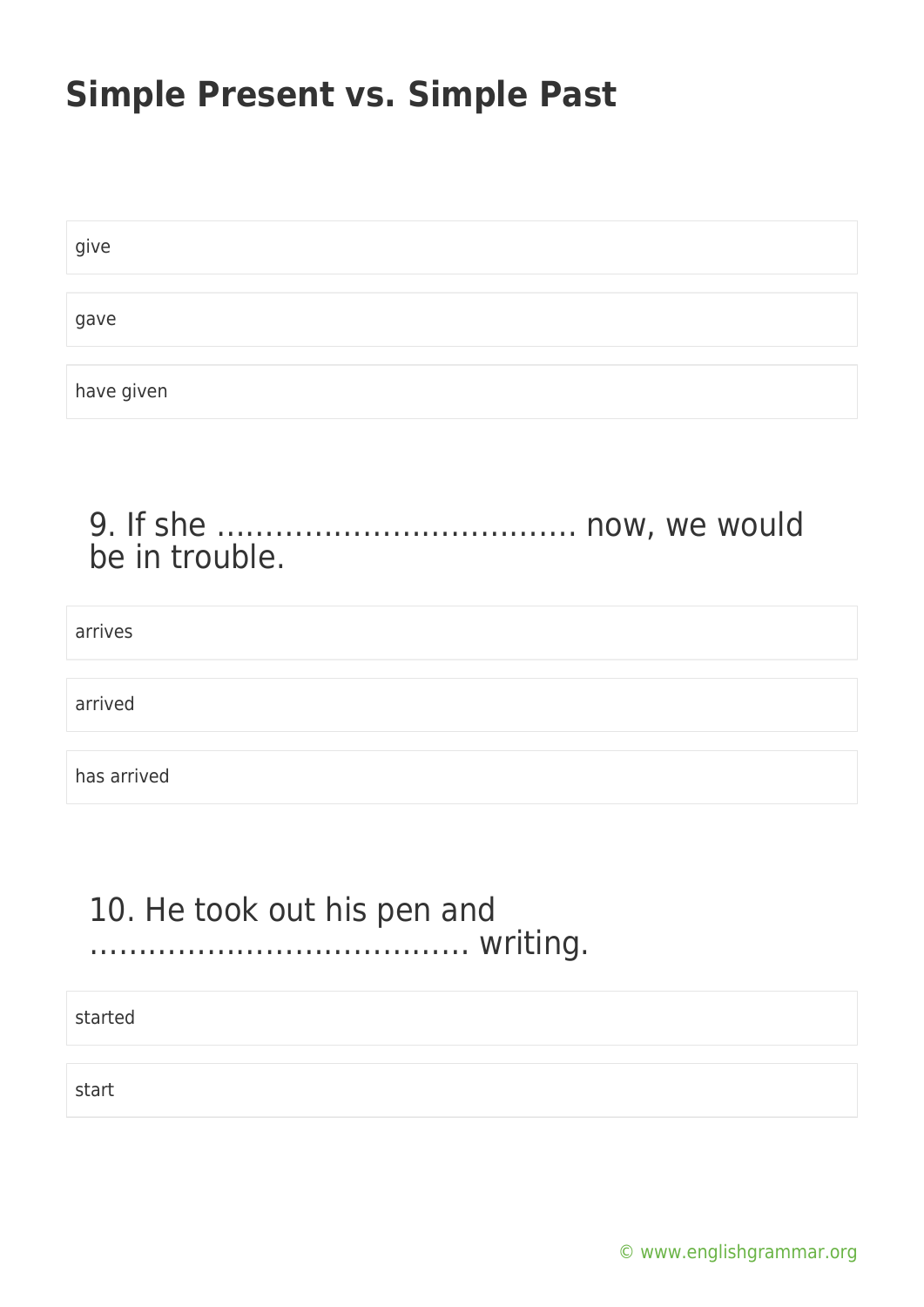starts

#### 11. He who ……………………………… hard will certainly succeed.

works

worked

has worked

#### 12. I …………………………… the parcel in the morning.

received

have received

had received

[© www.englishgrammar.org](https://www.englishgrammar.org/)